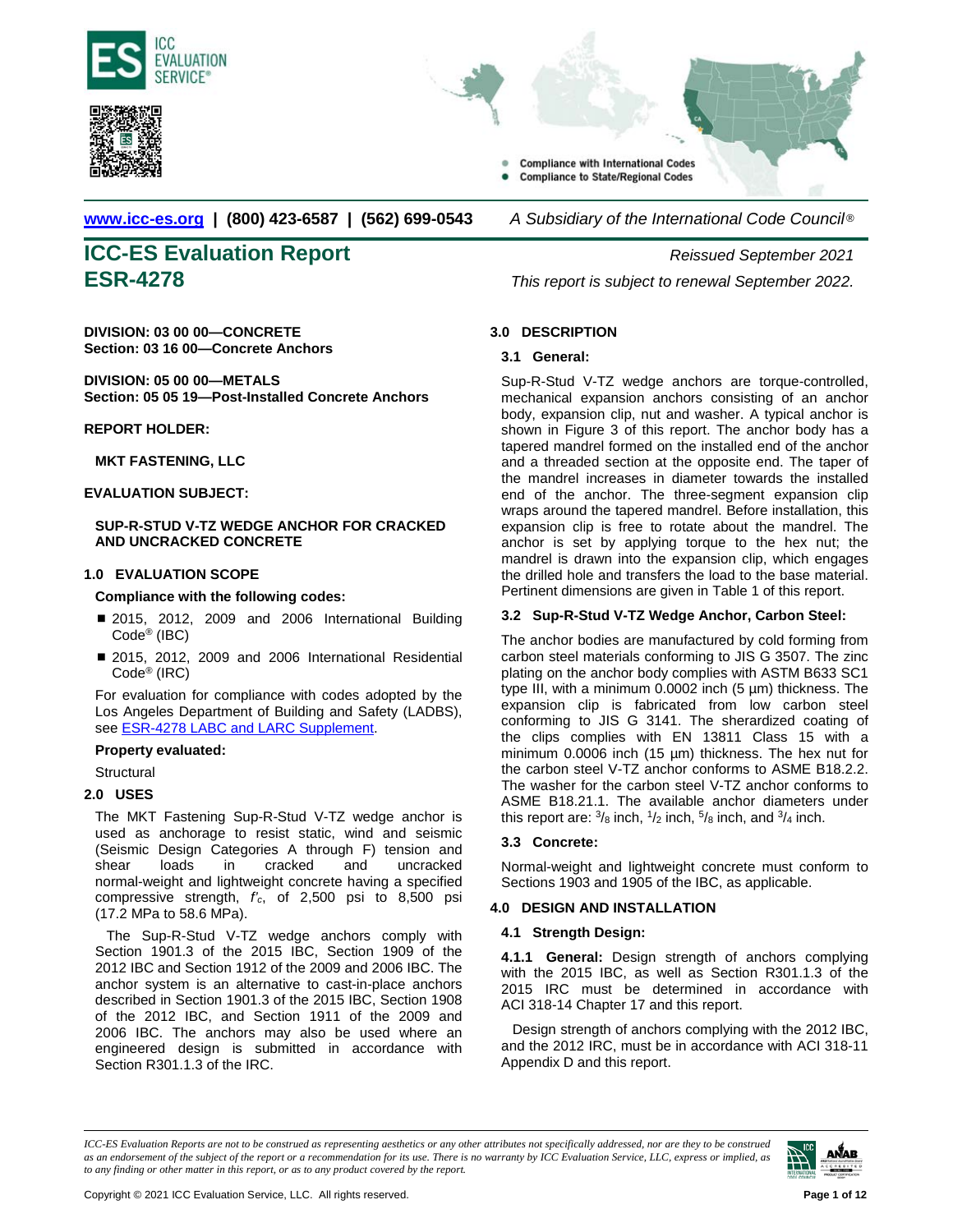Design strength of anchors complying with the 2009 IBC and 2009 IRC must be in accordance with ACI 318-08 Appendix D and this report.

Design strength of anchors complying with the 2006 IBC and 2006 IRC must be in accordance with ACI318-05 Appendix D and this report.

Design parameters are based on the 2015 IBC (ACI 318-14) and the 2012 IBC (ACI 318-11) unless noted otherwise in Sections 4.1.1 through 4.1.12 of this report. The strength design of anchors must comply with ACI 318-14 17.3.1 or ACI 318-11 D.4.1, as applicable, except as required in ACI 318-14 17.2.3 or ACI 318-11 D.3.3, as applicable. Strength reduction factors, *ϕ*, as given in ACI 318-14 17.3.3 or ACI 318-11 D.4.3, as applicable, must be used for load combinations calculated in accordance with Section 1605.2 of the IBC and Section 5.3 of ACI 318-14 or Section 9.2 of ACI 318-11, as applicable. Strength reduction factors, *ϕ*, as given in ACI 318-11 D.4.4 must be used for load combinations calculated in accordance with ACI 318-11 Appendix C.

The value of *f'c* used in the calculations must be limited to a maximum of 8,000 psi (55.2 MPa), in accordance with ACI 318-14 17.2.7 or ACI 318-11 D.3.7, as applicable.

**4.1.2 Requirements for Static Steel Strength in Tension,** *Nsa***:** The nominal static steel strength in tension must be calculated in accordance with ACI 318-14 17.4.1.2 or ACI 318-11 D.5.1.2, as applicable. The values for *Nsa* are given in Table 3 of this report. Strength reduction factors, *ϕ*, corresponding to ductile steel elements may be used for the V-TZ anchors.

**4.1.3 Requirements for Static Concrete Breakout Strength in Tension,** *Ncb* **and** *Ncbg***:** The nominal concrete breakout strength of a single anchor or group of anchors in tension, *Ncb* and *Ncbg*, respectively, must be calculated in accordance with ACI 318-14 17.4.2 or ACI 318-11 D.5.2, as applicable, with modifications as described in this section. The basic concrete breakout strength of a single anchor in tension, *Nb*, must be calculated in accordance with ACI 318-14 17.4.2.2 or ACI 318-11 D.5.2.2, as applicable, using the values of *hef* and *kcr* as given in Table 3 of this report. The nominal concrete breakout strength in tension, in regions where analysis indicates no cracking in accordance with ACI 318-14 17.4.2.6 or ACI 318-11 D.5.2.6, as applicable, must be calculated with *ψc,N* = 1.0 and using the value of *kuncr* as given in Table 3 of this report.

**4.1.4 Requirements for Static Pullout Strength in Tension,** *Np***:** The nominal pullout strength of a single anchor, in accordance with ACI 318-14 17.4.3.1 and 17.4.3.2 or ACI 318-11 D.5.3.1 and D.5.3.2, as applicable, in cracked and uncracked concrete, *Np,cr* and *Np,uncr*, respectively, is given in Table 3 of this report. In lieu of ACI 318-14 17.4.3.6 or ACI 318-11 D.5.3.6, as applicable, *ψc,P* = 1.0 for all design cases. In accordance with ACI 318-14 17.4.3.2 or ACI 318-11 D.5.3.2, as applicable, the nominal pullout strength in cracked concrete must be adjusted by calculation according to the following equation:

$$
N_{p,frc} = N_{p,cr} \left(\frac{f r_c}{2,500}\right)^n
$$
 (lb, psi) (Eq-1)  
\n
$$
N_{p,frc} = N_{p,cr} \left(\frac{f r_c}{17.2}\right)^n
$$
 (N, MPa)

In regions where analysis indicates no cracking in accordance with ACI 318-14 17.4.3.6 or ACI 318-11 D.5.3.6, as applicable, the nominal pullout strength in tension must be calculated according to the following equation:

$$
N_{p,frc} = N_{p,uncr} \left(\frac{fr_c}{2,500}\right)^n
$$
 (lb, psi) (Eq-2)

$$
N_{p,frc} = N_{p,uncr} \left(\frac{f'c}{17.2}\right)^n \tag{N, MPa}
$$

n = normalization exponent given in Table 3.

Where values for *Np,cr* or *Np,uncr* are not provided in Table 3, the pullout strength in tension need not be evaluated.

**4.1.5 Requirements for Static Steel Strength in Shear,** *Vsa***:** The nominal steel strength in shear, *Vsa*, in accordance with ACI 318-14 17.5.1.2 or ACI 318-11 D.6.1.2, as applicable, is given in Table 3 of this report and must be used in lieu of the value derived by calculation from ACI 318-14 Eq 17.5.1.2b or ACI 318-11 Eq D-29, as applicable. Strength reduction factors, *ϕ*, corresponding to ductile steel elements may be used for the V-TZ anchors.

**4.1.6 Requirements for Static Concrete Breakout Strength in Shear,** *Vcb* **or** *Vcbg***:** The nominal concrete breakout strength in shear of a single anchor or group of anchors, *Vcb* or *Vcbg*, respectively, must be calculated in accordance with ACI 318-14 17.5.2 or ACI 318-11 D.6.2, as applicable, with modifications as provided in this section. The basic concrete breakout strength of a single anchor in shear, *Vb*, must be calculated in accordance with ACI 318-14 17.5.2.2 or ACI 318-11 D.6.2.2, as applicable, using values of *le* and *da* (*do*) given in Table 3 of this report.

**4.1.7 Requirements for Static Concrete Pryout Strength in Shear,** *Vcp* **or** *Vcpg***:** The nominal static concrete pryout strength of a single anchor or group of anchors in shear, *Vcp* or *Vcpg*, must be calculated in accordance with ACI 318-14 17.5.3 or ACI 318-11 D.6.3, as applicable, modified by using the value of *kcp* provided in Table 3 of this report and the value of *Ncb* or *Ncbg* as calculated in accordance with Section 4.1.3 of this report.

### **4.1.8 Requirements for Seismic Design:**

**4.1.8.1 General:** For load combinations including seismic, the design must be performed in accordance with ACI 318-14 17.2.3 or ACI 318-11 D.3.3, as applicable. Modifications to ACI 318-14 17.2.3 shall be applied under Section 1905.1.8 of the 2015 IBC. For the 2012 IBC, Section 1905.1.9 shall be omitted. Modifications to ACI 318 (-08, -05) D.3.3 shall be applied under Section 1908.1.9 of the 2009 IBC, or Section 1908.1.16 of the 2006 IBC as applicable.

**4.1.8.2 Seismic Tension:** The nominal steel strength and the nominal concrete breakout strength for anchors in tension must be calculated according to ACI 318-14 17.4.1 and 17.4.2 or ACI 318-11 D.5.1 and D.5.2, respectively, as applicable, as described in Sections 4.1.2 and 4.1.3 of this report. In accordance with ACI 318-14 17.4.3.2 or ACI 318-11 D.5.3.2, as applicable, the appropriate pullout strength in tension for seismic loads, *Np,eq* may be adjusted by calculation for concrete strength in accordance with Eq-1 and section 4.1.4 whereby the value of  $N_{p,eq}$  must be substituted for *Np,cr*. If no values for *Np,eq* are given in Table 3, the static design values govern.

**4.1.8.3 Seismic Shear:** The nominal concrete breakout strength and pryout strength for anchors in shear must be calculated according to AC 318-14 17.5.2 and 17.5.3 or ACI 318-11 D.6.2 and D.6.3, respectively, as applicable, as described in Sections 4.1.6 and 4.1.7 of this report. In accordance with ACI 318-14 17.5.1.2 or ACI 318-11 D.6.1.2, as applicable, the appropriate value for nominal steel strength for seismic loads, *Vsa,eq* described in Table 3 must be used in lieu of *Vsa*.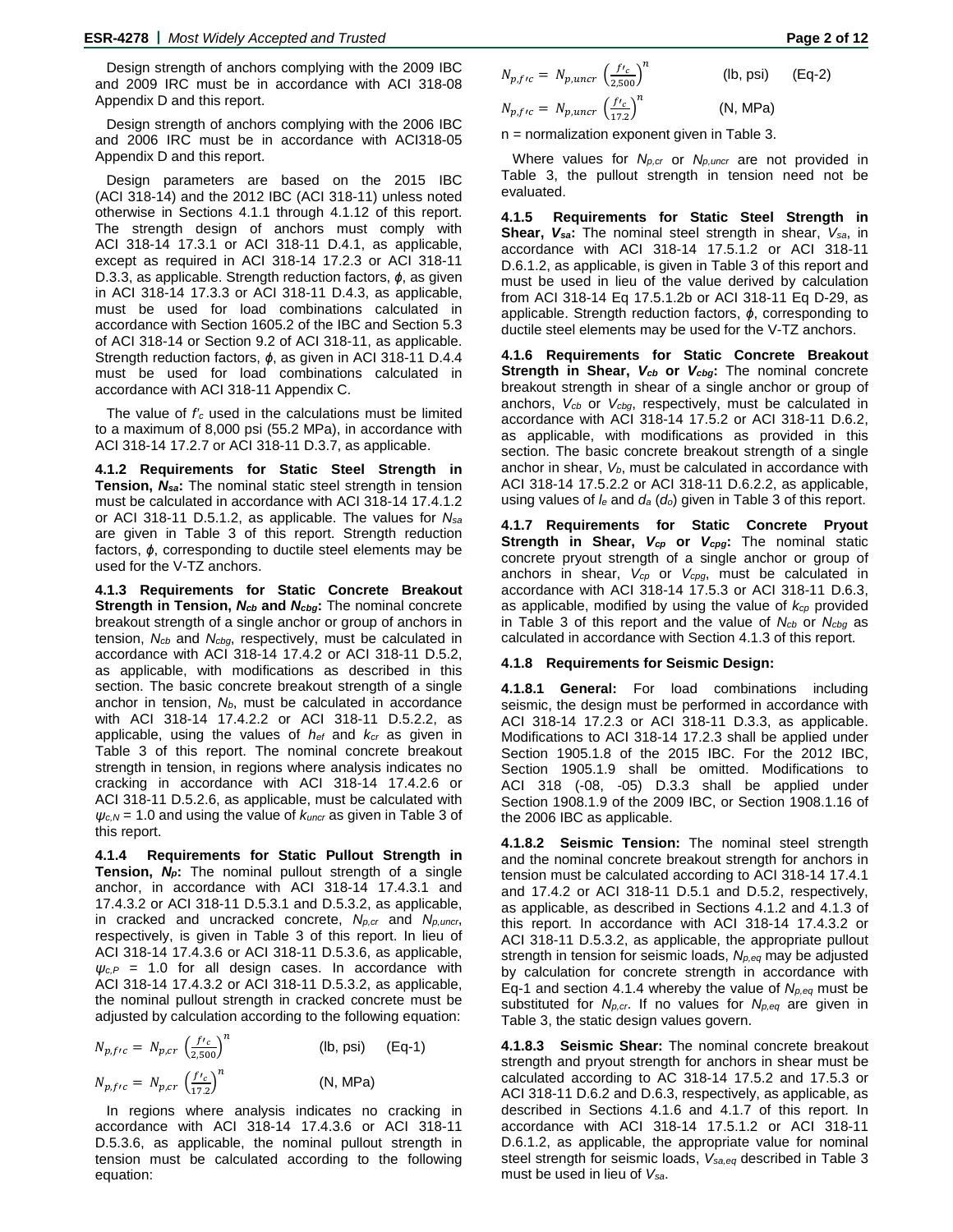**4.1.9 Requirements for Interaction of Tensile and Shear Forces:** For anchors or groups of anchors that are subject to the effects of combined tensile and shear forces, the design must be performed in accordance with ACI 318-14 17.6 or ACI 318-11 D.7, as applicable.

**4.1.10 Requirements for Critical Edge Distance:** In applications where *c < cac* and supplemental reinforcement to control splitting of the concrete is not present, the concrete breakout strength in tension for uncracked concrete, calculated according to ACI 318-14 17.4.2 or ACI 318-11 D.5.2, as applicable, must be further multiplied by factor *ψcp,N* as given by the following equation:

$$
\psi_{cp,N} = \frac{c}{c_{ac}} \tag{Eq-3}
$$

where the factor  $\psi_{cp,N}$  need not be taken as less than *1.5h<sub>ef</sub>* /  $c_{ac}$ . For all other cases,  $\psi_{cp,N} = 1.0$ . In lieu of ACI 318-14 17.7.6 or ACI 318-11 D.8.6, as applicable, values for the critical edge distance *cac* must be taken from Table 1 of this report.

**4.1.11 Requirements for Minimum Member Thickness, Minimum Anchor Spacing and Minimum Edge Distance:** In lieu of ACI 318-14 17.7.1 and 17.7.3 or ACI 318-11 D.8.1 and D.8.3, respectively, as applicable, values of *smin* and *cmin* as given in Table 1 of this report must be used. In lieu of ACI 318-14 17.7.5 or ACI 318-11 D.8.5, as applicable, minimum member thickness *hmin* as given in Table 1 of this report must be used. Additional combinations for minimum edge distance (*cmin*) and spacing (*smin*) may be derived by linear interpolation between the given boundary values as shown in the following figures.



**4.1.12 Lightweight Concrete:** For the use of anchors in lightweight concrete, the modification factor λ*<sup>a</sup>* equal to 0.8 $\lambda$  is applied to all values of  $\sqrt{f'}_c$  affecting  $N_n$  and  $V_n$ .

For ACI 318-14 (2015 IBC), ACI 318-11 (2012 IBC) and ACI 318-08 (2009 IBC), λ shall be determined in accordance with the corresponding version of ACI 318.

For ACI 318-05 (2006 IBC), λ shall be taken as 0.75 for all lightweight concrete and 0.85 for sand-lightweight concrete. Linear interpolation shall be permitted if partial sand replacement is used. In addition, the pullout strengths

(Eq-5)

*Np,uncr*, *Np,cr* and *Np,eq* shall be multiplied by the modification factor, λ*a*, as applicable.

### **4.2 Allowable Stress Design (ASD):**

**4.2.1 General:** Design values for use with allowable stress design load combinations calculated in accordance with Section 1605.3 of the IBC shall be established as follows:

$$
T_{allowable,ASD} = \frac{\phi N_n}{\alpha} \tag{Eq-4}
$$

$$
V_{allowable,ASD} = \frac{\phi V_n}{\alpha}
$$

where,

 $V_{\text{allowable,ASD}}$  = Allowable shear load (lbf or kN)

 $\phi N_n$  = Lowest design strength of an anchor or anchor group in tension as determined in accordance with ACI 318-14 Chapter 17 and 2015 IBC Section 1905.1.8, ACI 318-11 Appendix D, ACI 318-08 Appendix D and 2009 IBC Section 1908.1.9, ACI 318-05 Appendix D and 2006 IBC Section 1908.1.16, and Section 4.1 of this report, as applicable.

 $\phi V_n$  = Lowest design strength of an anchor or anchor group in shear as determined in accordance with ACI 318-14 Chapter 17 and 2015 IBC Section 1905.1.8, ACI 318-11 Appendix D, ACI 318-08 Appendix D and 2009 IBC Section 1908.1.9, ACI 318-05 Appendix D and 2006 IBC Section 1908.1.16, and Section 4.1 of this report, as applicable.

α = Conversion factor calculated as a weighted average of the load factors for the controlling load combination. In addition, α shall include all appropriate factors to account for nonductile failure modes and required over-strength.

The requirements for member thickness, edge distance and spacing, described in this report, must apply. An example of allowable stress design values for illustrative purposes is shown in Table 4.

**4.2.2 Requirements for Interaction of Tensile and Shear Forces:** The interaction must be calculated and consistent with ACI 318-14 17.6 or ACI 318 (-11, -08, -05) D.7, as applicable, as follows:

For shear loads *Vapplied ≤ 0.2Vallowable,ASD*, the full allowable load in tension *Tallowable,ASD* may be taken.

For tension loads *Tapplied ≤ 0.2Tallowable,ASD,* the full allowable load in shear *Vallowable,ASD* may be taken.

For all other cases:

T<sub>applied</sub>  $\frac{r_{\textit{applied}}}{r_{\textit{allowable,ASD}}} + \frac{r_{\textit{applied}}}{r_{\textit{allowable,ASD}}}$  $\frac{V_{applied}}{V_{1} + V_{2}} \leq 1.2$  (Eq-6)

### **4.3 Installation:**

Installation parameters are provided in Table 1 and in Figures 1 and 2 of this report. Anchors must be installed per the manufacturer's published instructions and this report. Anchor locations must comply with this report and the plans and specifications approved by the code official. Anchors must be installed in holes drilled into concrete using carbide-tipped drill bits complying with ANSI B212.15-1994. The nominal drill diameter must be equal to the nominal diameter of the anchor. Prior to anchor installation, the hole must be cleaned in accordance with the manufacturer's published installation instructions. The anchor must be hammered into the predrilled hole until the embedment depth ring mark is flush with or below the concrete surface. The nut must be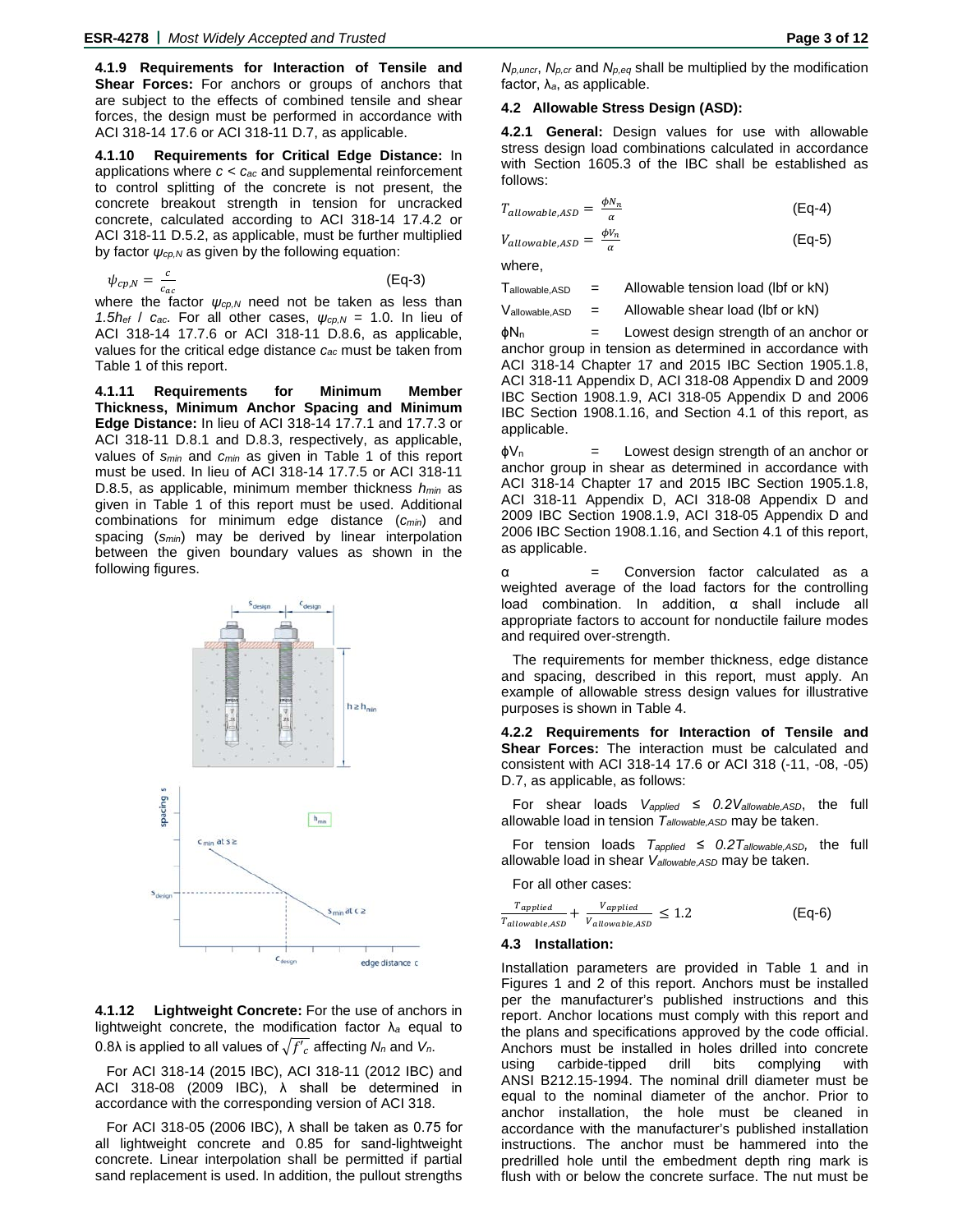tightened against the washer until the torque value, *Tinst*, specified in Table 1, is achieved.

### **4.4 Special Inspection:**

Periodic special inspection is required, in accordance with Section 1705.1.1 and Table 1705.3 of the 2015 IBC and 2012 IBC; Section 1704.15 and Table 1704.4 of the 2009 IBC; or Section 1704.13 of the 2006 IBC, as applicable. The special inspector must make periodic inspections during anchor installation to verify anchor type, anchor dimensions, concrete type, concrete compressive strength, hole dimensions, anchor spacing, edge distances, concrete thickness, anchor embedment, installation torque, and adherence to the manufacturer's published installation instructions. The special inspector must be present as often as required in accordance with the "Statement of Special Inspection". Under the IBC, additional requirements as set forth in Sections 1705, 1706 and 1707 must be observed, where applicable.

### **5.0 CONDITIONS OF USE**

The Sup-R-Stud V-TZ wedge anchor described in this report complies with, or is a suitable alternative to what is specified in, those codes listed in Section 1.0 of this report, subject to the following conditions:

- **5.1** Anchor sizes, dimensions and minimum embedment depths are as set forth in the tables of this report.
- **5.2** The anchors must be installed in accordance with the manufacturer's published installation instructions and this report, in cracked and uncracked normal-weight and lightweight concrete having a specified compressive strength of  $f'_c = 2,500$  psi to 8,500 psi (17.2 MPa to 58.6 MPa). In case of conflict between this report and the manufacturer's instructions, this report governs.
- **5.3** The values of *f'c* used for calculation purposes must not exceed 8,000 psi (55.1 MPa).
- **5.4** The concrete shall have attained its minimum design strength prior to installation of the anchors.
- **5.5** Strength design values are established in accordance with Section 4.1 of this report.
- **5.6** Allowable stress design values are established in accordance with Section 4.2 of this report.
- **5.7** Anchor spacing and edge distance as well as minimum member thickness must comply with Table 1 of this report.
- **5.8** Prior to installation, calculations and details demonstrating compliance with this report must be submitted to the code official. The calculations and details must be prepared by a registered design professional where required by the statutes of the jurisdiction in which the project is to be constructed.
- **5.9** Since an ICC-ES acceptance criteria for evaluating data to determine the performance of anchors subjected to fatigue or shock load is unavailable at this time, the use of these anchors under such conditions is beyond the scope of this report.
- **5.10** Anchors may be installed in regions of concrete where cracking has occurred or where analysis indicates cracking may occur  $(f_t > f_t)$ , subject to the conditions of this report.
- **5.11** Anchors may be used to resist short-term loading due to wind or seismic forces in locations designated as Seismic Design Categories A through F under the IBC, subject to the conditions of this report.
- **5.12** Where not otherwise prohibited in the code, anchors are permitted for use with fire-resistance-rated construction provided that at least one of the following conditions is fulfilled:
	- Anchors are used to resist wind or seismic forces only.
	- Anchors that support a fire-resistance-rated envelope or a fire-resistance-rated membrane, are protected by approved fire-resistance-rated materials, or have been evaluated for resistance to fire exposure in accordance with recognized standards.
	- Anchors are used to support nonstructural elements.
- **5.13** Use of zinc-coated carbon steel anchors is limited to dry, interior locations.
- **5.14** Special inspection must be provided in accordance with Section 4.4 of this report.
- **5.15** Anchors are manufactured under an approved quality control program with inspections by ICC-ES.

### **6.0 EVIDENCE SUBMITTED**

Data in accordance with the ICC-ES Acceptance Criteria for Mechanical Anchors in Concrete Elements (AC193), dated October 2017, which incorporates requirements in ACI 355.2-07, for use in cracked and uncracked concrete; and quality control documentation.

### **7.0 IDENTIFICATION**

- **7.1** The anchors are identified by packaging labeled with the evaluation report holder's name (MKT Fastening, LLC) and address, anchor name, anchor size, and evaluation report number (ESR-4278). The anchors have a diamond embossment, the letters V-TZ, and the anchor size embossed on the sleeve.
- **7.2** The report holder's contact information is the following:

**MKT FASTENING, LLC 1 GUNNEBO DRIVE LONOKE, ARKANSAS 72086 (501) 676-2222 [www.mktfastening.com](http://www.mktfastening.com/) [info@mktfastening.com](mailto:info@mktfastening.com)**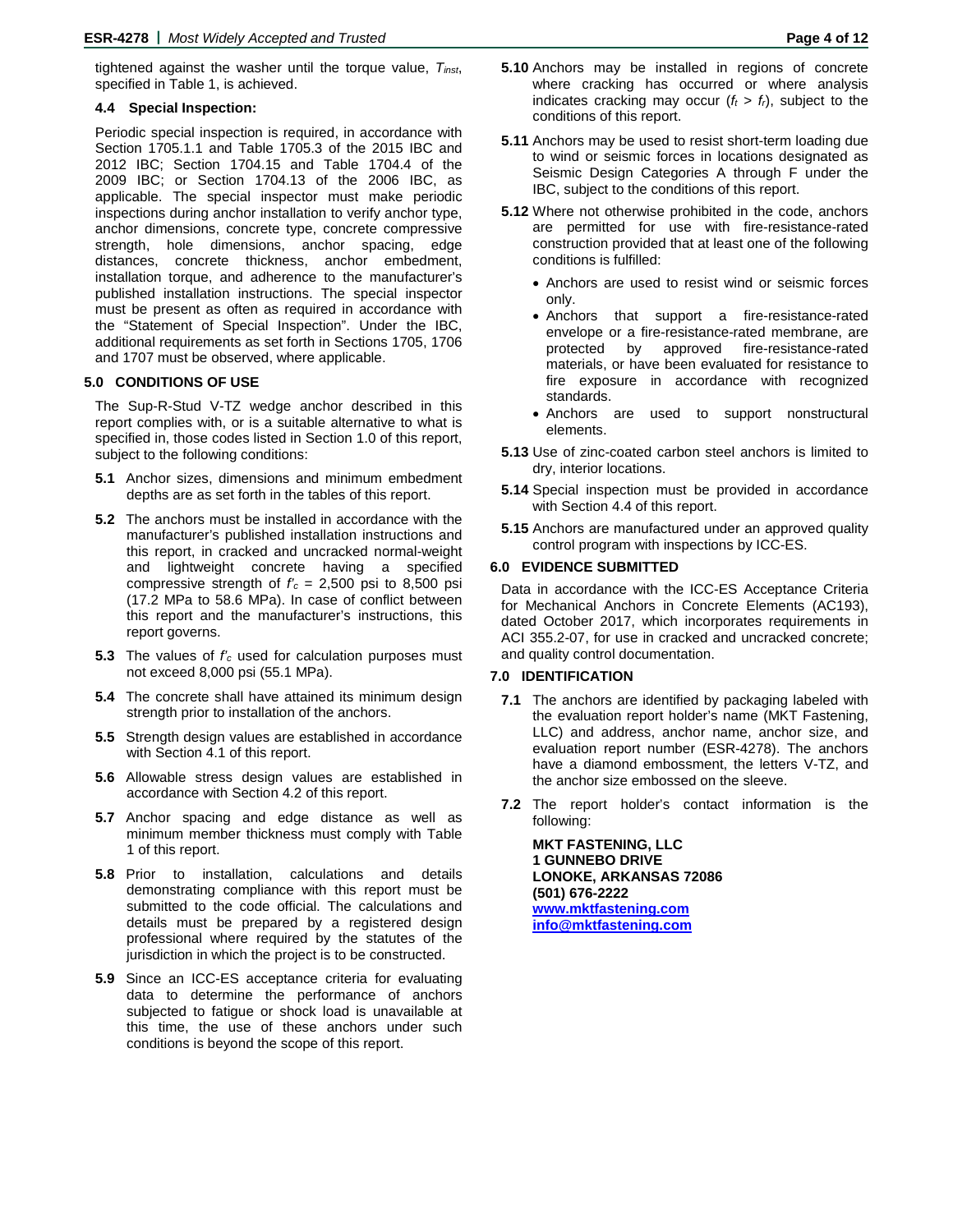| Characteristic                                               | Symbol     | Unit          | Nominal Anchor Diameter |                        |                         |                         |                         |                                         |                         |  |  |
|--------------------------------------------------------------|------------|---------------|-------------------------|------------------------|-------------------------|-------------------------|-------------------------|-----------------------------------------|-------------------------|--|--|
|                                                              |            |               | $^{3}/_{8}$ "           | $\frac{1}{2}$ "        |                         | $^{5}/_{8}$ "           |                         | $^{3}/_{4}$ "                           |                         |  |  |
| Outside Diameter                                             | $d_0^2$    | in<br>(mm)    | $\frac{3}{8}$<br>(9.5)  | 1/2<br>(12.7)          | 1/2<br>(12.7)           | $^{5}/_{8}$<br>(15.9)   | $\frac{5}{8}$<br>(15.9) | $^{3}/_{4}$<br>(19.1)                   | $^{3}/_{4}$<br>(19.1)   |  |  |
| Nominal Embedment Depth                                      | $h_{nom}$  | in<br>(mm)    | 2.33<br>(59)            | 2.33<br>(59)           | 3.59<br>(91)            | 3.23<br>(82)            | 4.49<br>(114)           | 3.74<br>(95)                            | 5.26<br>(134)           |  |  |
| <b>Effective Embedment Depth</b>                             | $h_{ef}$   | in<br>(mm)    | 2<br>(51)               | $\overline{2}$<br>(51) | $3^{1/4}$<br>(83)       | $2^{3}/_{4}$<br>(70)    | 4<br>(102)              | $3^{1/4}$<br>(83)                       | $4^{3}/_{4}$<br>(121)   |  |  |
| Minimum Hole Depth                                           | $h_{hole}$ | in<br>(mm)    | $2^{5}/8$<br>(67)       | $2^{5}/8$<br>(67)      | 4<br>(102)              | $3^{1/2}$<br>(89)       | $4^{3}/_{4}$<br>(121)   | 4<br>(102)                              | $5^{3}/_{4}$<br>(146)   |  |  |
| Clearance Hole Diameter                                      | df         | in<br>(mm)    | $^{7}/_{16}$<br>(11.1)  |                        | 9/16<br>(14.3)          |                         | 11/16<br>(17.5)         |                                         | $^{7}/_8$<br>(22.2)     |  |  |
| Recommended Installation Torque                              | $T_{inst}$ | ft.lb<br>(Nm) | 30<br>(41)              | 45<br>(61)             | 45<br>(61)              | 75<br>(102)             | 75<br>(102)             | 150<br>(203)                            | 150<br>(203)            |  |  |
| Minimum Concrete Thickness                                   | $h_{min}$  | in<br>(mm)    | 4<br>(102)              | 4<br>(102)             | 6<br>(152)              | $5\frac{1}{2}$<br>(140) | $6\frac{1}{2}$<br>(165) | 6<br>(152)                              | 8<br>(203)              |  |  |
| <b>Critical Edge Distance</b>                                | $C_{ac}$   | in<br>(mm)    | 6<br>(152)              | 6<br>(152)             | $7^{1/2}$<br>(191)      | $\overline{7}$<br>(178) | $8^{1/2}$<br>(216)      | 9<br>(229)                              | 12<br>(305)             |  |  |
|                                                              | $C_{min}$  | in<br>(mm)    | $2^{1/2}$<br>(64)       | 3<br>(76)              | $2^{1/2}$<br>(64)       | $3^{1/2}$<br>(89)       | $3^{1/2}$<br>(89)       | 5<br>(127)                              | $4^{1/2}$<br>(114)      |  |  |
| Minimum Edge Distance ( $c_{min}$ ) for Spacing ( $s \geq$ ) | $s \geq$   | in<br>(mm)    | $6^{1/2}$<br>(165)      | 6<br>(152)             | 6<br>(152)              | 8<br>(203)              | 6<br>(152)              | $10^{1/2}$<br>(267)                     | $9^{1/2}$<br>(241)      |  |  |
|                                                              | Smin       | in<br>(mm)    | $2^{1/2}$<br>(64)       | $2^{3}/_{4}$<br>(70)   | $2^{1/2}$<br>(64)       | $4^{1/2}$<br>(114)      | 4<br>(102)              | 5<br>(127)                              | 4<br>(102)              |  |  |
| Minimum Spacing ( $S_{min}$ ) for Edge Distance ( $c \geq$ ) | $c \geq$   | in<br>(mm)    | 4<br>(102)              | 6<br>(152)             | 4<br>(102)              | 6<br>(152)              | 5<br>(127)              | 10 <sup>1</sup> / <sub>2</sub><br>(267) | $8^{1/2}$<br>(216)      |  |  |
| Minimum Overall Anchor Length                                | lanch      | in<br>(mm)    | 3<br>(76)               | $3\frac{1}{2}$<br>(89) | $4\frac{1}{2}$<br>(114) | $4\frac{1}{4}$<br>(108) | 5 <sub>2</sub><br>(140) | 5<br>(127)                              | $6\frac{1}{2}$<br>(165) |  |  |
| <b>Torque Wrench Socket Size</b>                             |            | in            | 9/16                    | $^{3}/_{4}$            |                         | 15/16                   |                         | $1\frac{1}{8}$                          |                         |  |  |

### **TABLE 1—ANCHOR INSTALLATION PARAMETERS1**

1. The tabulated data is to be used in conjunction with the design criteria given in ACI 318-14 Chapter 17 or ACI 318-11 Appendix D.

2. For the 2006 IBC:  $d_0$  replaces  $d_a$  and  $A_{se,N}$  replaces  $A_{se}$ .

| threaded stud head     | Length ID marking on        | -          |                |                |                |                        |                |                      |    |                |                | .,             |      | M              | . .            |                |                |                     |
|------------------------|-----------------------------|------------|----------------|----------------|----------------|------------------------|----------------|----------------------|----|----------------|----------------|----------------|------|----------------|----------------|----------------|----------------|---------------------|
| Overall                | From                        | 41.<br>1⁄2 |                | $2\frac{1}{2}$ |                | 21/<br>$\mathcal{Q}/2$ |                | 41<br>$4\frac{1}{2}$ | v  | $5\frac{1}{2}$ |                | $6\frac{1}{2}$ |      | $7\frac{1}{2}$ |                | $8\frac{1}{2}$ |                | $9\frac{1}{2}$      |
| anchor<br>length (in.) | Up to, but not<br>including |            | $2\frac{1}{2}$ |                | $3\frac{1}{2}$ |                        | $4\frac{1}{2}$ |                      | 5% |                | $6\frac{1}{2}$ |                | $-1$ |                | $8\frac{1}{2}$ |                | $9\frac{1}{2}$ | $\overline{1}$<br>◡ |



**FIGURE 1—ANCHOR DIMENSIONS**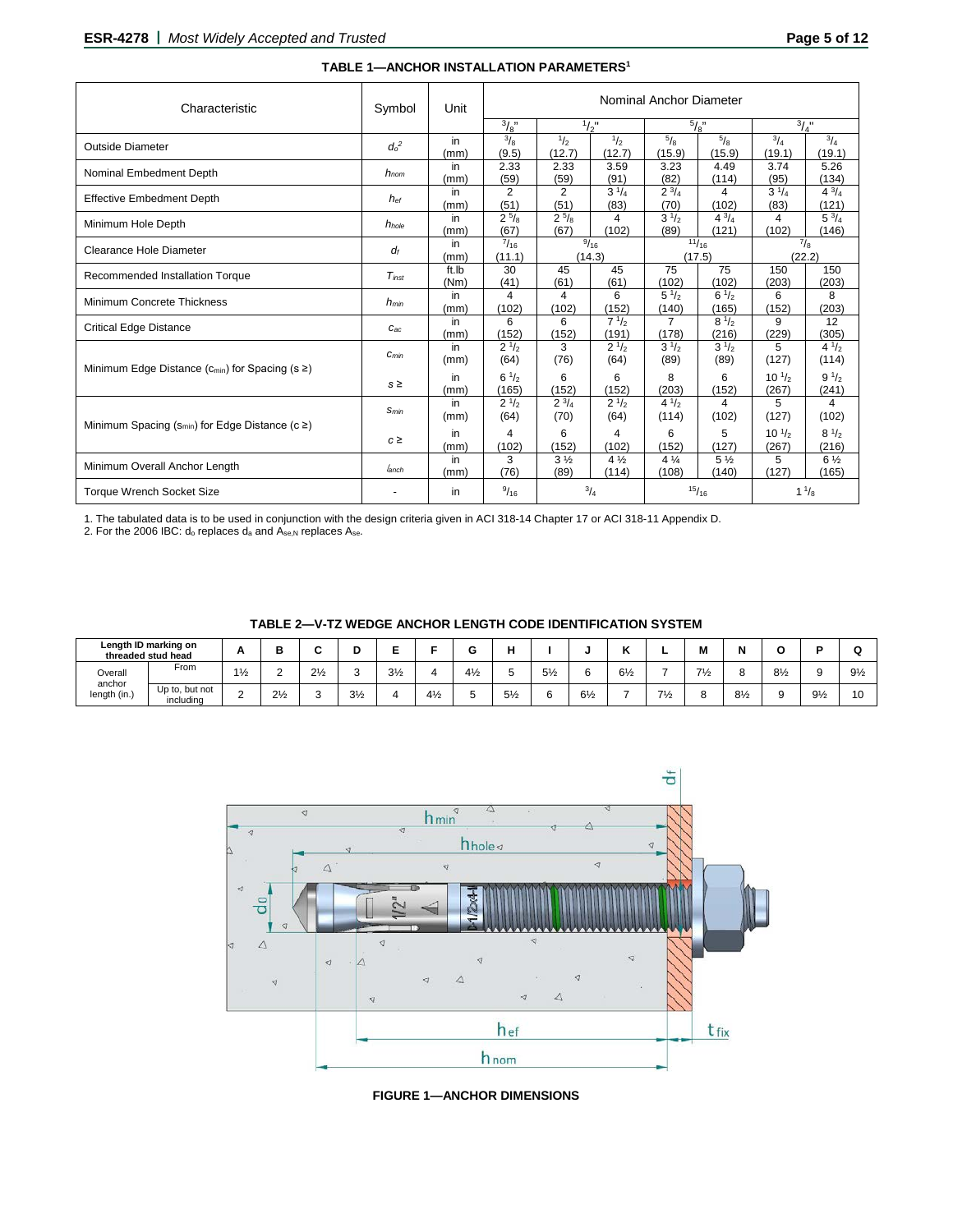|                                                                                  |                          |                              | Nominal Anchor Diameter                               |                                              |                     |                     |                     |                    |                      |  |  |
|----------------------------------------------------------------------------------|--------------------------|------------------------------|-------------------------------------------------------|----------------------------------------------|---------------------|---------------------|---------------------|--------------------|----------------------|--|--|
| Characteristic                                                                   | Symbol                   | Unit                         | 3/8"<br>1/2"                                          |                                              |                     | 3/4"<br>5/8"        |                     |                    |                      |  |  |
| <b>Outside Diameter</b>                                                          | $d_o^2$                  | in<br>(mm)                   | 3/8<br>(9.5)                                          | 1/2<br>(12.7)                                | 1/2<br>(12.7)       | 5/8<br>(15.9)       | 5/8<br>(15.9)       | 3/4<br>(19.1)      | 3/4<br>(19.1)        |  |  |
| Nominal Embedment Depth                                                          | $h_{nom}$                | in                           | 2.33                                                  | 2.33                                         | 3.59<br>(91)        | 3.23                | 4.49                | 3.74               | 5.26<br>(134)        |  |  |
| <b>Effective Embedment Depth</b>                                                 | $h_{ef}$                 | (mm)<br>in                   | (59)<br>$\overline{2}$                                | (59)<br>2                                    | 31/4                | (82)<br>23/4        | (114)<br>4          | (95)<br>31/4       | 43/4                 |  |  |
| <b>Effective Steel Stress Area</b>                                               |                          | (mm)<br>in <sup>2</sup>      | (51)<br>0.077                                         | (51)<br>0.141                                | (83)<br>0.141       | (70)<br>0.226       | (102)<br>0.226      | (83)<br>0.334      | (121)<br>0.334       |  |  |
| (Threads)<br><b>Effective Steel Stress Area</b>                                  | $A_{se}^{\phantom{se}2}$ | (mm <sup>2</sup> )<br>$in^2$ | (49.7)                                                | (91.0)                                       | (91.0)<br>0.100     | (145.8)             | (145.8)             | (215.5)            | (215.5)<br>0.238     |  |  |
| (Neck)                                                                           | $A_{se}^{\phantom{se}2}$ | (mm <sup>2</sup> )           | 0.0562<br>(36.3)                                      | 0.100<br>(64.5)                              | (64.5)              | 0.160<br>(103.2)    | 0.160<br>(103.2)    | 0.238<br>(153.5)   | (153.5)              |  |  |
| Steel Strength in Tension and Shear                                              |                          |                              |                                                       |                                              |                     |                     |                     |                    |                      |  |  |
| Minimum Specified Yield<br>Strength (Threads)                                    | fy                       | psi<br>(N/mm <sup>2</sup> )  | 69,500<br>(480)                                       |                                              |                     |                     |                     |                    |                      |  |  |
| Minimum Specified Yield<br>Strength (Neck)                                       | fy                       | psi<br>(N/mm <sup>2</sup> )  | 77,000<br>85,000<br>81,000<br>(530)<br>(585)<br>(560) |                                              |                     |                     |                     |                    |                      |  |  |
| Minimum Specified Ultimate<br>Strength                                           | $f_{ut}$                 | psi<br>(N/mm <sup>2</sup> )  |                                                       | 87,000<br>(600)                              |                     |                     |                     |                    |                      |  |  |
| Steel Strength in Tension                                                        | $N_{sa}$                 | Ib<br>(kN)                   | 6,125<br>(27.2)                                       | 10,600<br>(47.2)                             | 10,600<br>(47.2)    | 16,240<br>(72.2)    | 16,240<br>(72.2)    | 22,730<br>(101.1)  | 22,730<br>(101.1)    |  |  |
| Strength Reduction Factor for<br>Steel Failure in Tension                        | $\phi_{\textit{sa}}$     | ÷,                           |                                                       |                                              |                     | 0.75                |                     |                    |                      |  |  |
| Steel Strength in Shear                                                          | $V_{sa}$                 | I <sub>b</sub><br>(kN)       | 2,860<br>(12.7)                                       | 4,820<br>(21.4)                              | 4,820<br>(21.4)     | 9,040<br>(40.2)     | 9,040<br>(40.2)     | 12,300<br>(54.7)   | 14,280<br>(63.5)     |  |  |
| Steel Strength in Shear,<br>Seismic                                              | $V_{sa,eq}$              | lb<br>(kN)                   | 2,720<br>(12.1)                                       | 4,045<br>(17.9)                              | 4,045<br>(17.9)     | 7,700<br>(34.2)     | 7,700<br>(34.2)     | 8,870<br>(39.4)    | 8,870<br>(39.4)      |  |  |
| Strength Reduction Factor for<br>Steel Failure in Shear                          | $\phi_{\textit{sa}}$     |                              |                                                       |                                              |                     | 0.65                |                     |                    |                      |  |  |
| <b>Pullout Strength in Tension</b>                                               |                          |                              |                                                       |                                              |                     |                     |                     |                    |                      |  |  |
| Pullout Strength in Uncracked<br>Concrete                                        | $N_{p, uncr}$            | lb<br>(kN)                   | 3,325<br>(14.79)                                      | 3,394<br>(15.10)                             | 5,723<br>(25.46)    | ÷,                  | ÷,                  | ä,                 | ٠                    |  |  |
| Pullout Strength in Cracked<br>Concrete                                          | $N_{p,cr}$               | Ib<br>(kN)                   | 2,163<br>(9.62)                                       |                                              | 4,252<br>(18.91)    |                     | ÷,                  | ä,                 | $\ddot{\phantom{0}}$ |  |  |
| Pullout Strength in Cracked<br>Concrete, Seismic                                 | $N_{eq}$                 | lb<br>(kN)                   | 2,115<br>(9.41)                                       |                                              | 4,252<br>(18.91)    | ÷.                  |                     |                    | $\overline{a}$       |  |  |
| Anchor Category                                                                  | 1, 2 or 3                | $\blacksquare$               | $\mathbf{1}$                                          | $\mathbf{1}$                                 | $\mathbf{1}$        | $\mathbf{1}$        | $\mathbf{1}$        | $\mathbf{1}$       | $\mathbf{1}$         |  |  |
| Strength Reduction Factor for<br>Pullout Strength in Tension                     | $\phi_{P}$               | $\blacksquare$               | 0.65                                                  |                                              |                     |                     |                     |                    |                      |  |  |
|                                                                                  |                          |                              |                                                       | <b>Concrete Breakout Strength in Tension</b> |                     |                     |                     |                    |                      |  |  |
| Effectiveness Factor for<br><b>Uncracked Concrete</b>                            | Kuncr                    | ÷,                           | 24                                                    | 24                                           | 24                  | 24                  | 24                  | 27                 | 24                   |  |  |
| Effectiveness Factor for<br><b>Cracked Concrete</b>                              | $k_{cr}$                 |                              | 17                                                    | 17                                           | 17                  | 21                  | 17                  | 21                 | 21                   |  |  |
| <b>Strength Reduction Factor for</b><br>Concrete Breakout Strength<br>in Tension | $\phi_{cb}$              |                              | 0.65                                                  |                                              |                     |                     |                     |                    |                      |  |  |
| Axial stiffness in service load                                                  | $\beta_{\text{uncr}}$    | lb/inch                      | 169,540                                               | 296,770                                      | 129,020             | 134,210             | 88,970              | 165,900            | 138,430              |  |  |
| range in uncracked concrete<br>Axial stiffness in service load                   |                          | (N/mm)<br>lb/inch            | (29, 690)<br>74,240                                   | (51, 972)<br>76,285                          | (22, 594)<br>52,680 | (23, 503)<br>48,940 | (15, 580)<br>61,430 | (29,053)<br>75,610 | (24, 242)<br>90,400  |  |  |
| range in cracked concrete                                                        | $\beta$ cr               | (N/mm)                       | (13,001)                                              | (13, 359)                                    | (9, 225)            | (8,570)             | (10, 758)           | (13,241)           | (15, 830)            |  |  |
| Normalization Exponent,<br><b>Uncracked Concrete</b>                             | n                        | ÷,                           | 0.38                                                  | 0.39                                         | 0.50                | 0.50                | 0.50                | 0.50               | 0.50                 |  |  |
| Normalization Exponent,<br><b>Cracked Concrete</b>                               | n                        | $\blacksquare$               | 0.50                                                  | 0.50                                         | 0.46                | 0.50                | 0.50                | 0.50               | 0.50                 |  |  |
| <b>Concrete Breakout Strength in Shear</b>                                       |                          |                              |                                                       |                                              |                     |                     |                     |                    |                      |  |  |
| Nominal Diameter                                                                 | $d_o^2$                  | in<br>(mm)                   | 3/8<br>(9.5)                                          | 1/2<br>(12.7)                                | 1/2<br>(12.7)       | 5/8<br>(15.9)       | 5/8<br>(15.9)       | 3/4<br>(19.1)      | 3/4<br>(19.1)        |  |  |
| Load Bearing Length of<br>Anchor                                                 | le                       | in<br>(mm)                   | $\overline{2}$<br>(51)                                | $\overline{2}$<br>(51)                       | 31/4<br>(83)        | 23/4<br>(70)        | 4<br>(102)          | 31/4<br>(83)       | 43/4<br>(121)        |  |  |
| <b>Reduction Factor for</b><br>Concrete Breakout Strength                        | $\phi_{cb}$              | $\overline{\phantom{a}}$     | 0.70                                                  |                                              |                     |                     |                     |                    |                      |  |  |
| in Shear                                                                         |                          |                              |                                                       | <b>Concrete Pryout Strength in Shear</b>     |                     |                     |                     |                    |                      |  |  |
| Coefficient for Pryout<br>Strength                                               | $k_{cp}$                 | $\ddot{\phantom{a}}$         | 1.0                                                   | 1.0                                          | 2.0                 | 2.0                 | 2.0                 | 2.0                | 2.0                  |  |  |
| Reduction Factor for Pryout<br>Strength in Shear                                 | $\pmb{\phi}$ cp          | $\blacksquare$               |                                                       |                                              |                     | 0.70                |                     |                    |                      |  |  |

1. The tabulated data is to be used in conjunction with the design criteria given in ACI 318-14 Chapter 17 or ACI 318-11 Appendix D.

2. For the 2006 IBC: do replaces da and Ase,N replaces Ase.

3. The tabulated values of ϕ<sub>sa</sub> are applicable when the load combinations of Section 1605.2 of the IBC, ACI 318-14 Section 5.3 or ACI 318-11 Section 9.2 are used. If the load combinations of ACI 318-11 Appendix C are used, the appropriate value of  $\phi_{sa}$  must be determined in accordance with ACI 318-11 D.4.4.

4. The tabulated values of φ<sub>sa</sub> are applicable when the load combinations of Section 1605.2 of the IBC, ACI 318-14 Section 5.3 or ACI 318-11 Section 9.2 are used and the requirements of ACI 318-14 17.3.3(c) or ACI 318-11 D.4.3(c), as applicable, for Condition B are met. Condition B applies where supplementary reinforcement is not supplied. 5. Where no value is reported for pullout strength, this resistance does not need to be considered.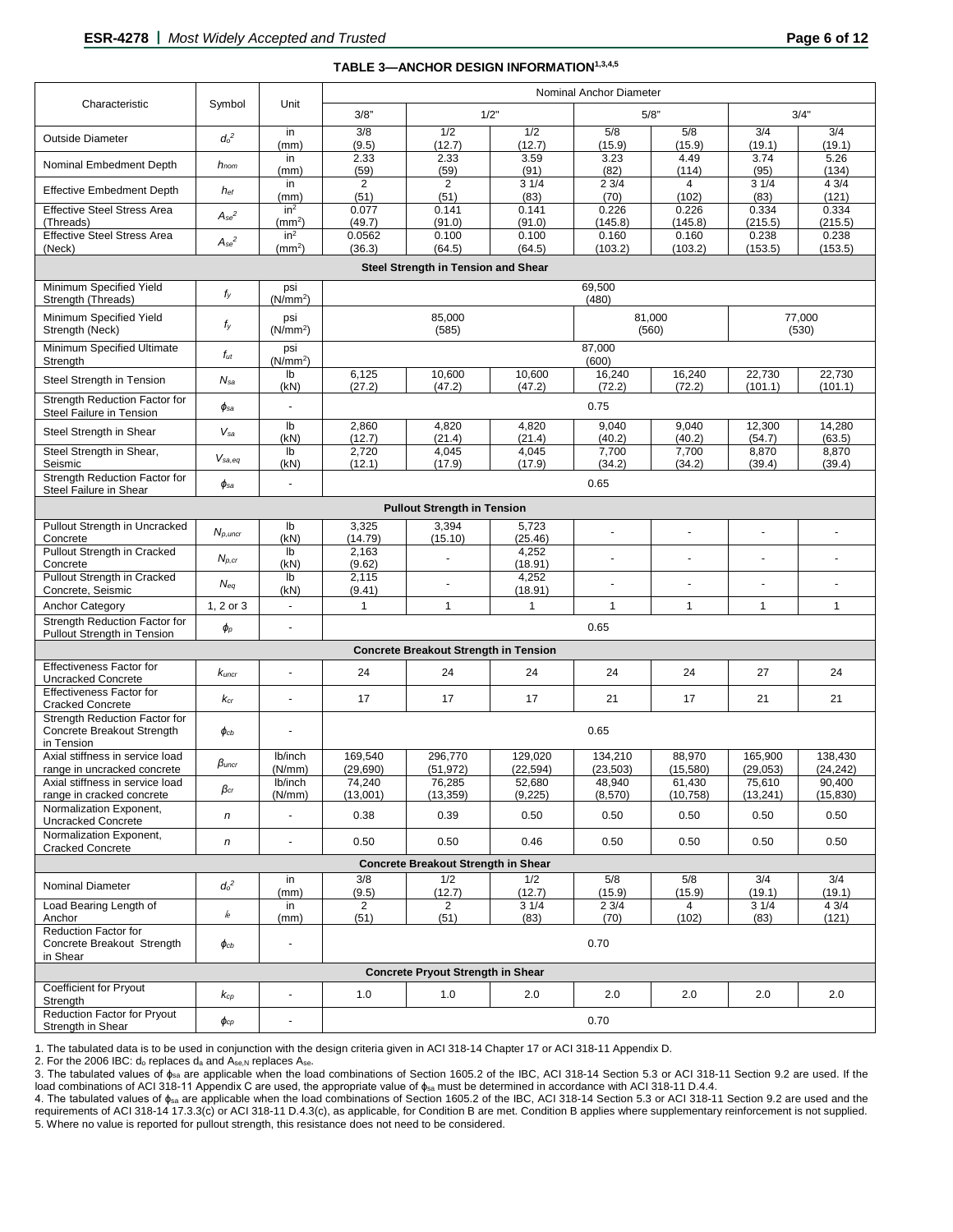

### **1. DRILL**

Drill a hole into the base material of the correct diameter and depth using a drill bit that meets the requirements of ANSI B212.15

### **2. BLOW AND CLEAR**

Remove dust and debris from hole using a hand pump, compressed air or a vacuum to remove loose particles left from drilling.

### **3. INSTALL**

Position the washer on the anchor and thread on the nut. If installing through a fixture drive the anchor through the fixture into the hole. Be sure the anchor is driven until the corresponding green mark depth is level or below the base material surface.

Use a hammer if necessary.

### **4. APPLY TORQUE**

Tighten the anchor with a torque wrench by applying the required installation torque, Tinst. Note: the threaded stud will draw up during tightening of the nut; the expansion wedge (clip) remains in the original position.

Once installed, the total length of the anchor may be checked using the letter on the head.

**FIGURE 2—MANUFACTURER'S PUBLISHED INSTALLATION INSTRUCTIONS**



**FIGURE 3—V-TZ WEDGE ANCHOR**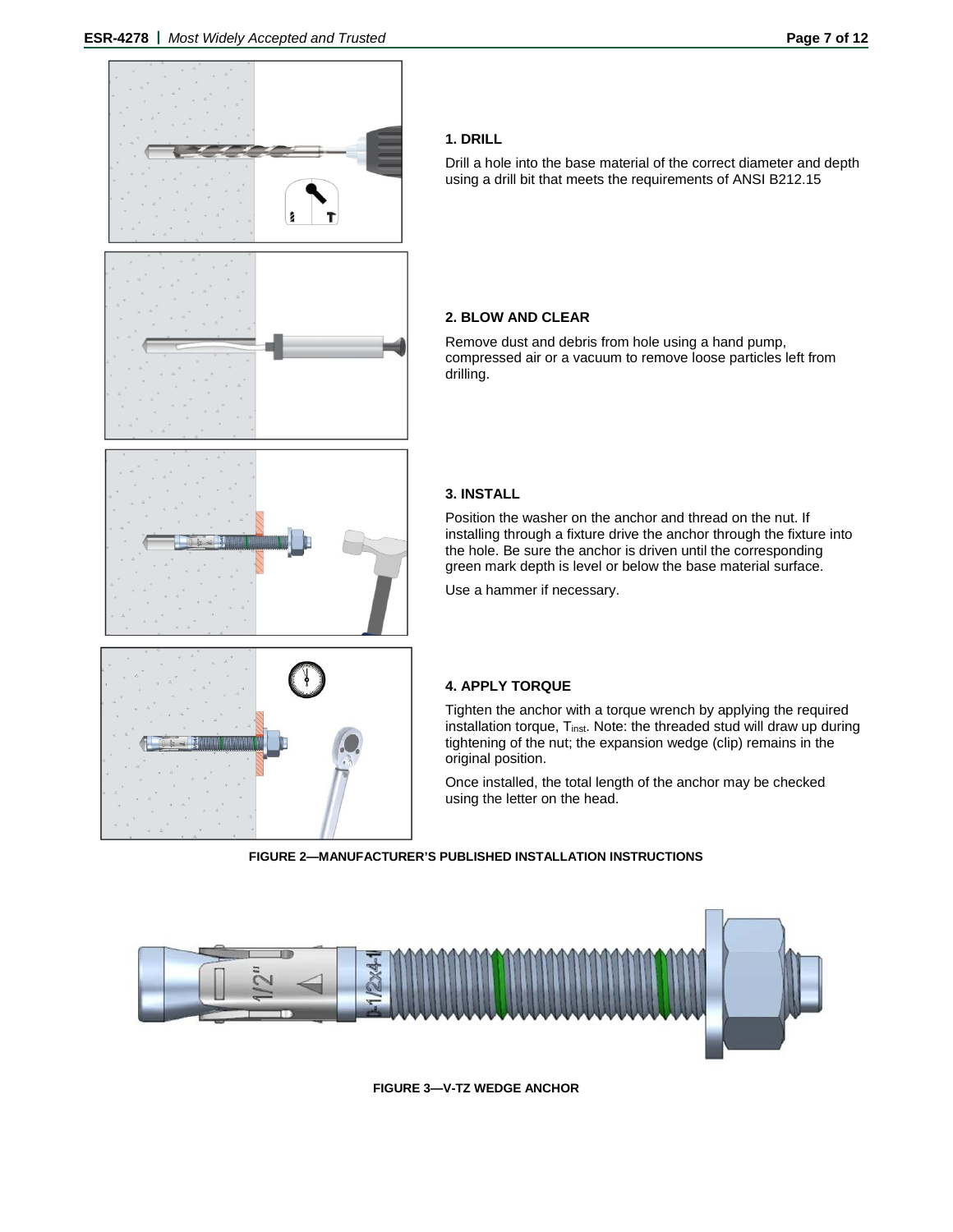### **TABLE 4—EXAMPLE ALLOWABLE STRESS DESIGN VALUES FOR ILLUSTRATIVE PURPOSES1,2,3,4,5,6,7,8,9,10**

| Nominal Anchor Diameter | <b>Effective Embedment Depth</b> | T <sub>allowable, ASD</sub> |
|-------------------------|----------------------------------|-----------------------------|
| $d_{o}$                 | $h_{ef}$                         |                             |
| (inch)                  | (inch)                           | (1b)                        |
| 3/8                     | $\overline{2}$                   | 1,460                       |
| 1/2                     | $\overline{2}$                   | 1,491                       |
| 1/2                     | 31/4                             | 2,513                       |
| 5/8                     | 23/4                             | 2,403                       |
| 5/8                     | 4                                | 4,216                       |
| 3/4                     | 31/4                             | 3,474                       |
| 3/4                     | 43/4                             | 5,456                       |

1. Single anchor.

2. Static tension loading only.

3. Concrete determined to remain uncracked for the life of the anchorage.

4. Load combinations taken from ACI 318-14 Section 5.3 or ACI 318-11 Section 9.2, as applicable with no seismic loading.

5. 30% Dead Load (D) and 70% Live Load (L), controlling load combination 1.2D + 1.6L. 5. 30% Dead Load (D) and 70% Live Load<br>6. Calculation of the weighted average for<br>7. Normal weight concrete,  $f_c = 2,500$  psi.<br>8.  $c_{a1} = c_{a2} \ge c_{ac}$ 

6. Calculation of the weighted average for α = 1.2 x 0.3 + 1.6 x 0.7 = **1.48**

 $\mathrm{c}_{\mathrm{a}1}=\mathrm{c}_{\mathrm{a}2} \geq \mathrm{c}_{\mathrm{ac}}$ 

9. Concrete thickness  $h$  ≥ h<sub>min</sub>.

10. Values are for Condition B (supplementary reinforcement in accordance with ACI 318-14 7.3.3 or ACI 318-11 D.4.3 is not provided).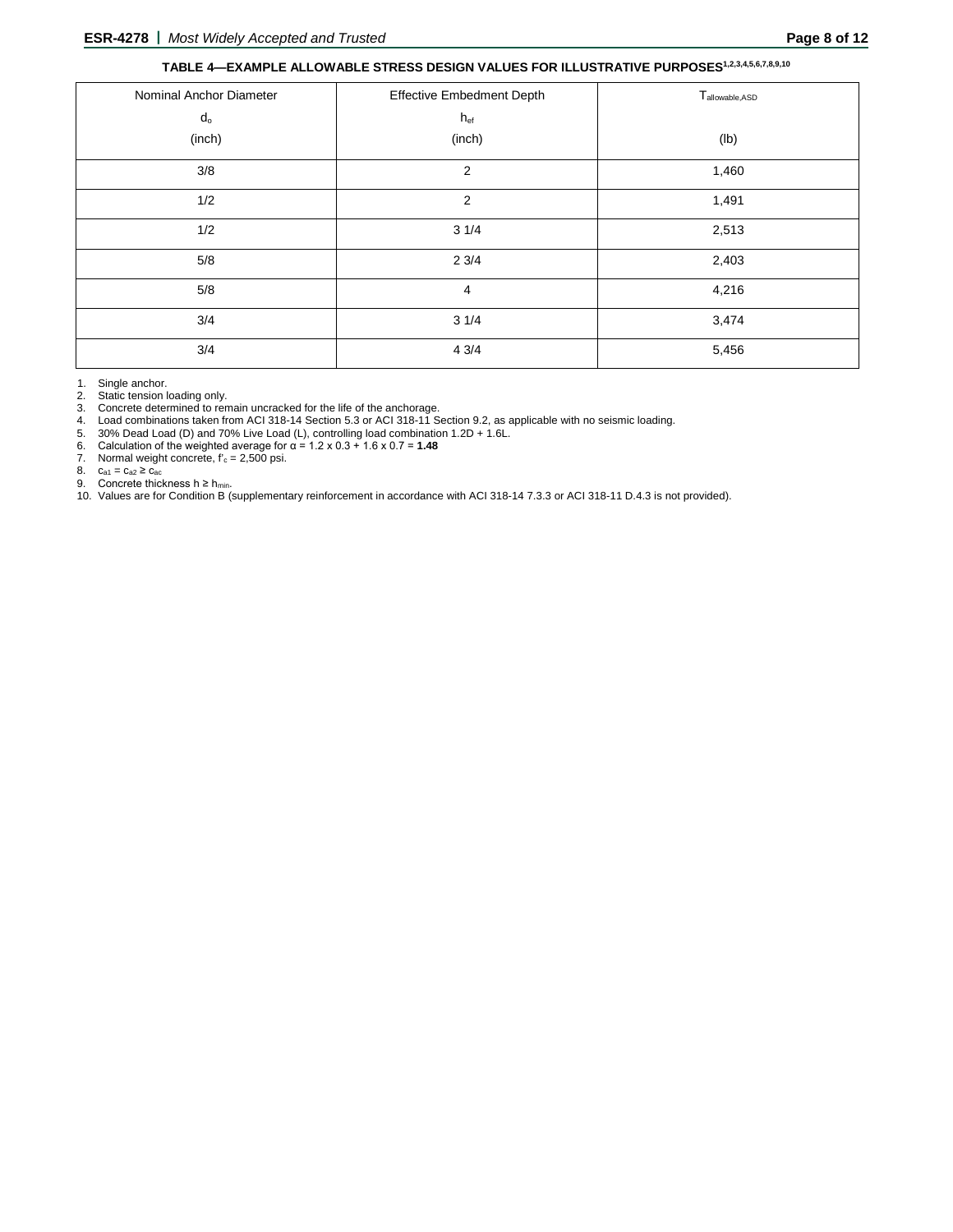### **Illustrative procedure of Allowable Stress Design calculation. Method ACI 318-14, Chapter 17**

- Per the figure below and the following information:
	- 2 anchors VT-Z 1/2"x 4-1/2" anchor length
	- Concrete: strength 4,000 psi, cracked, 6-1/2 inches thick
	- $h_{ef} = 3 1/4$  in
	- Anchor Layout: as per sketch
	- Static or quasi-static loads

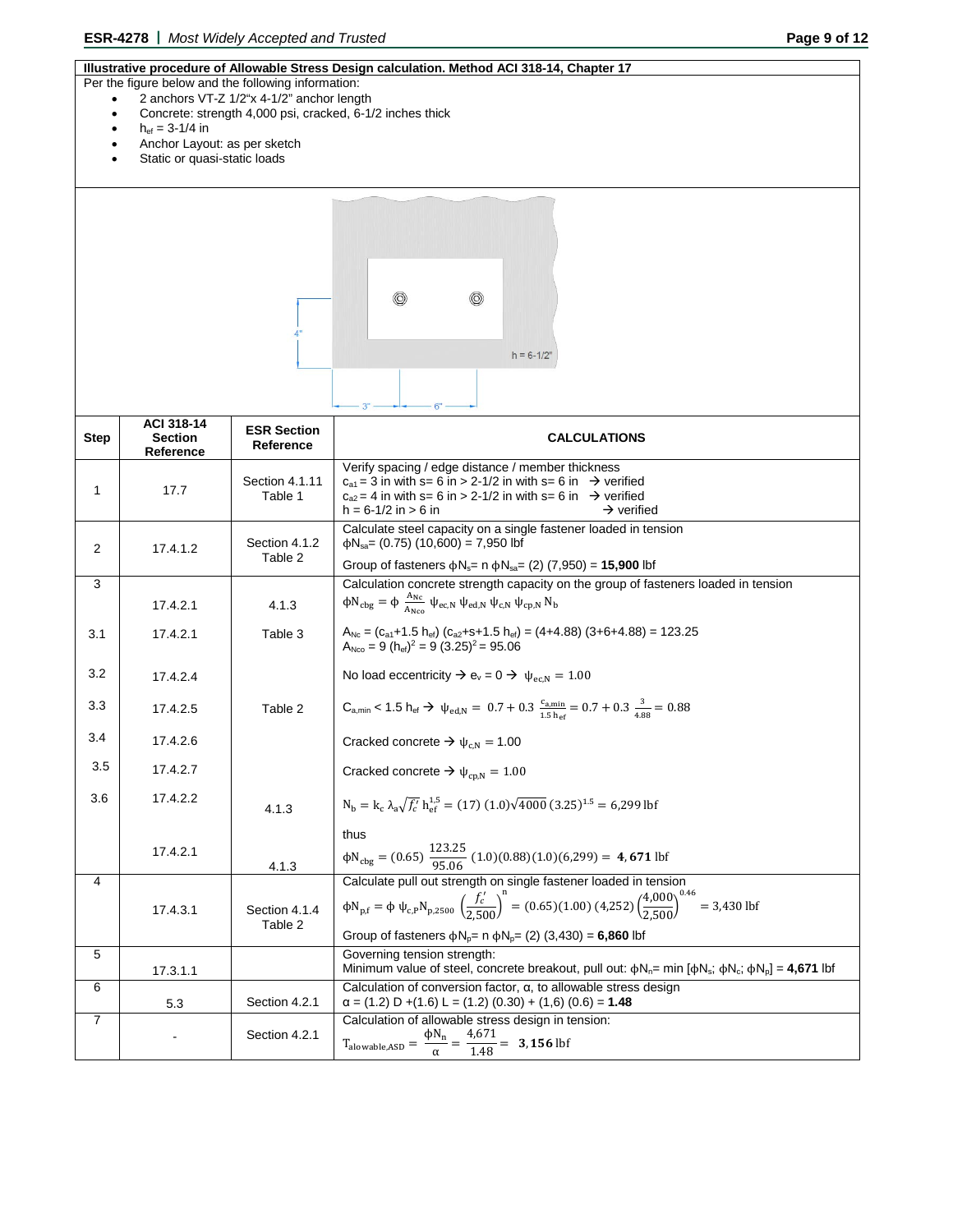<span id="page-9-0"></span>

## **ICC-ES Evaluation Report ESR-4278 LABC and LARC Supplement**

*Reissued September 2021 This report is subject to renewal September 2022.*

**[www.icc-es.org](http://www.icc-es.org/) | (800) 423-6587 | (562) 699-0543** *A Subsidiary of the International Code Council ®*

**DIVISION: 03 00 00—CONCRETE Section: 03 16 00—Concrete Anchors**

**DIVISION: 05 00 00—METALS Section: 05 05 19—Post-Installed Concrete Anchors**

**REPORT HOLDER:**

**MKT FASTENING, LLC**

**EVALUATION SUBJECT:**

### **SUP-R-STUD V-TZ WEDGE ANCHOR FOR CRACKED AND UNCRACKED CONCRETE**

### **1.0 REPORT PURPOSE AND SCOPE**

### **Purpose:**

The purpose of this evaluation report supplement is to indicate that the MKT Fastening Sup-R-Stud V-TZ wedge anchor for cracked and uncracked concrete, described in ICC-ES evaluation report [ESR-4278,](#page-0-0) has also been evaluated for compliance with the codes noted below as adopted by the Los Angeles Department of Building and Safety (LADBS).

### **Applicable code edition***s***:**

- 2017 *City of Los Angeles Building Code* (LABC)
- 2017 *City of Los Angeles Residential Code* (LARC)

### **2.0 CONCLUSIONS**

The Sup-R-Stud V-TZ wedge anchor for cracked and uncracked concrete, described in Sections 2.0 through 7.0 of the evaluation report [ESR-4278,](#page-0-0) complies with the LABC Chapter 19*,* and the LARC, and is subjected to the conditions of use described in this supplement.

### **3.0 CONDITIONS OF USE**

The Sup-R-Stud V-TZ wedge anchor for cracked and uncracked concrete described in this evaluation report must comply with all of the following conditions:

- All applicable sections in the evaluation report **ESR-4278**.
- The design, installation, conditions of use and identification of the anchors are in accordance with the 2015 International Building Code® (2015 IBC) provisions noted in the evaluation report **ESR-4278**.
- The design, installation and inspection are in accordance with additional requirements of LABC Chapters 16 and 17, as applicable.
- Under the LARC, an engineered design in accordance with LARC Section R301.1.3 must be submitted.
- The allowable strength and design strength values listed in the evaluation report and tables are for the connection of the anchors to the concrete. The connection between the anchors and the connected members shall be checked for capacity (which may govern).

This supplement expires concurrently with the evaluation report, reissued September 2021.

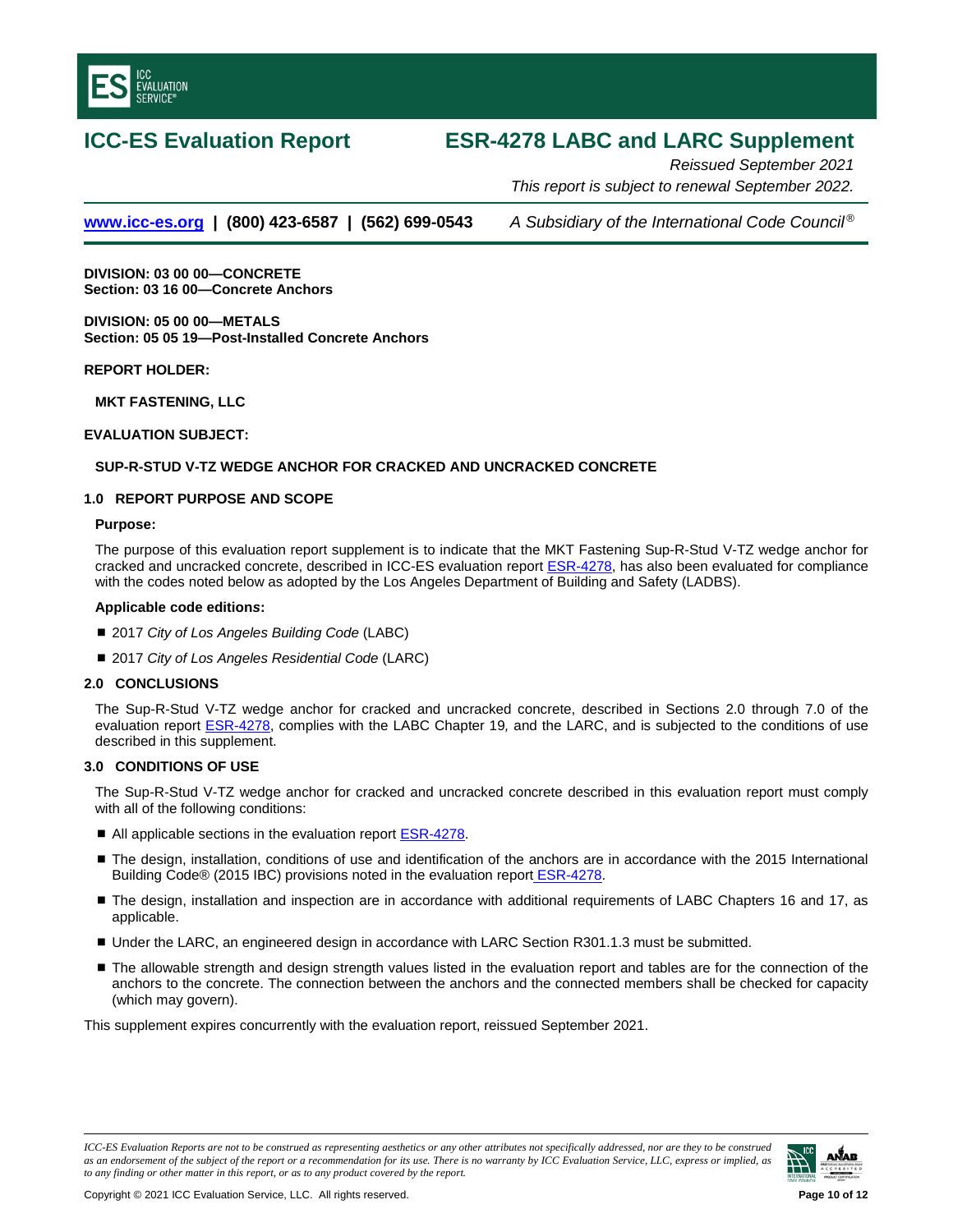

## **ICC-ES Evaluation Report ESR-4278 CBC and CRC Supplement**

*Reissued September 2021 This report is subject to renewal September 2022.*

**[www.icc-es.org](http://www.icc-es.org/) | (800) 423-6587 | (562) 699-0543** *A Subsidiary of the International Code Council ®*

**DIVISION: 03 00 00—CONCRETE Section: 03 16 00—Concrete Anchors**

**DIVISION: 05 00 00—METALS Section: 05 05 19—Post-Installed Concrete Anchors**

**REPORT HOLDER:**

**MKT FASTENING, LLC**

### **EVALUATION SUBJECT:**

### **SUP-R-STUD V-TZ WEDGE ANCHOR FOR CRACKED AND UNCRACKED CONCRETE**

### **1.0 REPORT PURPOSE AND SCOPE**

### **Purpose:**

The purpose of this evaluation report supplement is to indicate that the Sup-R-Stud V-TZ wedge anchor for cracked and uncracked concrete, described in ICC-ES evaluation report ESR-4278, has also been evaluated for compliance with the codes noted below.

### **Applicable code editions:**

- 2016 *California Building Code* (CBC)
- 2016 *California Residential Code* (CRC)

### **2.0 CONCLUSIONS**

### **2.1 CBC:**

The Sup-R-Stud V-TZ wedge anchor for cracked and uncracked concrete, described in Sections 2.0 through 7.0 of the evaluation report ESR-4278, complies with CBC Chapters 19 and 19A, provided the design and installation are in accordance with the 2015 *International Building Code*® (IBC) provisions noted in the evaluation report and the additional requirements of CBC Chapters 16, 16A, 17, 17A, 19 and 19A, as applicable.

### **2.2 CRC:**

The Sup-R-Stud V-TZ wedge anchor for cracked and uncracked concrete, described in Sections 2.0 through 7.0 of the evaluation report ESR-4278, complies with the CRC, provided the design and installation are in accordance with the 2015 *International Building Code*® (IBC) provisions noted in the evaluation report, and the additional requirements of CBC Chapters 16, 17 and 19, as applicable.

This supplement expires concurrently with the evaluation report, reissued September 2021.

*ICC-ES Evaluation Reports are not to be construed as representing aesthetics or any other attributes not specifically addressed, nor are they to be construed as an endorsement of the subject of the report or a recommendation for its use. There is no warranty by ICC Evaluation Service, LLC, express or implied, as to any finding or other matter in this report, or as to any product covered by the report.*